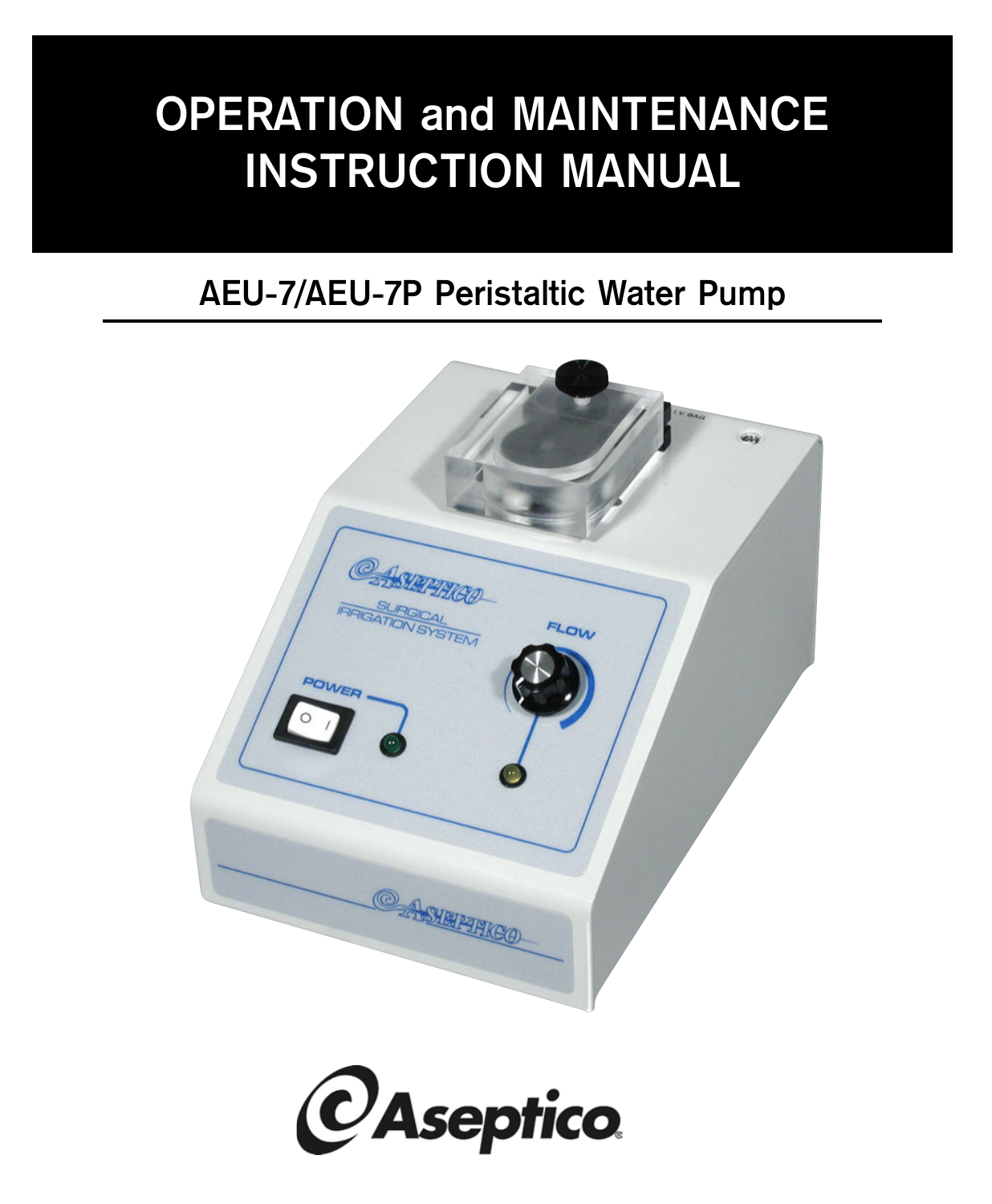# TABLE OF CONTENTS:

*OAseptico* 

P.O. Box 1548 Woodinville, WA 98072 (425) 487-3157 (800) 426-5913 www.aseptico.com

## SYMBOL DEFINITIONS:





Voltage

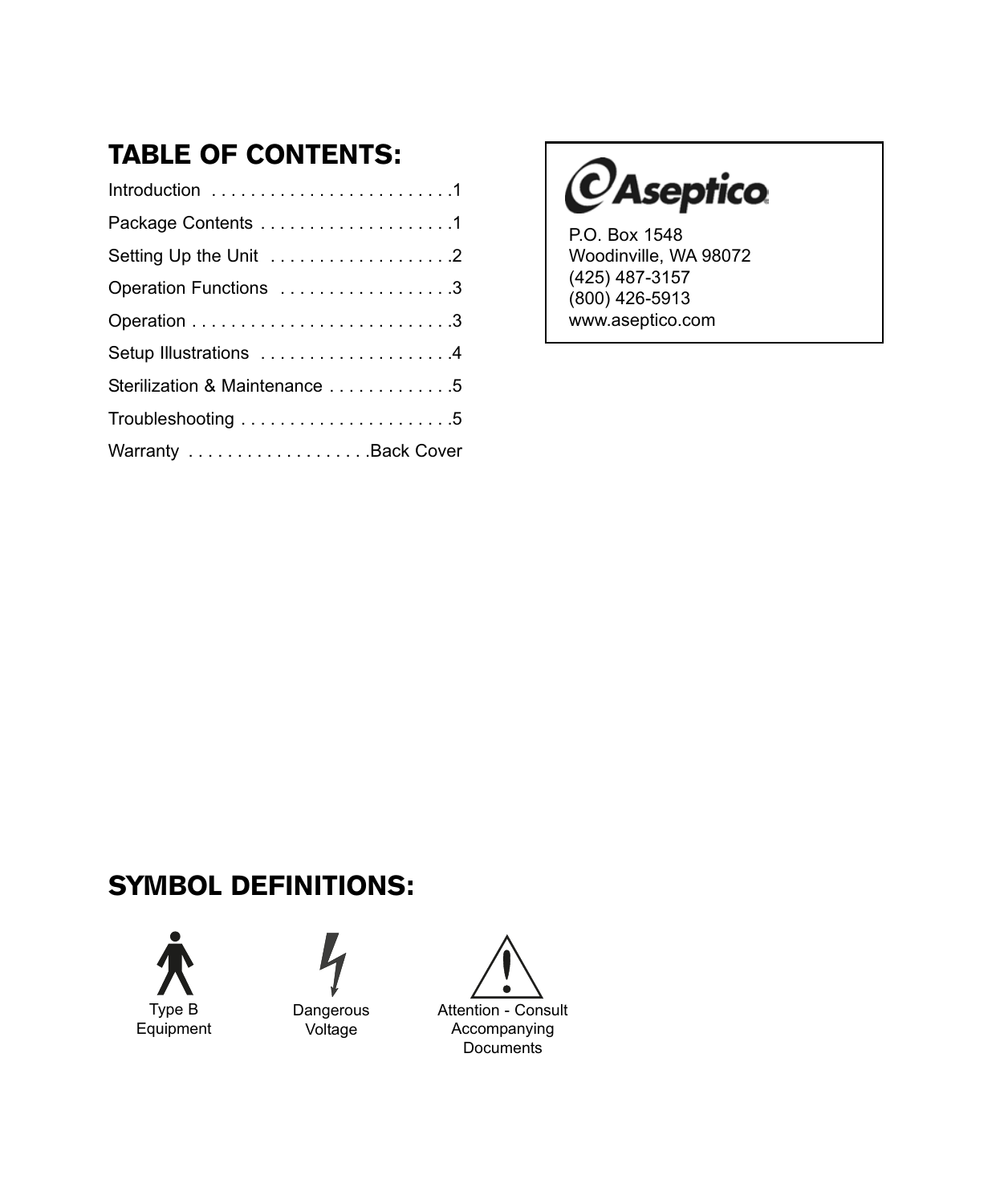Your new Aseptico Surgery Irrigation Pump is one of the finest units available to the medical profession. The system features a variable flow control, autoclavable tubing set, and on/off foot switch operation. These features combine to make the perfect irrigation system.

*Congratulations*

This system is engineered to provide many years of reliable service. Please read the instructions provided in this manual to receive the best and longest service from your Aseptico equipment.

Separate manuals may be provided to cover the operation and maintenance of other accessories for your unit.

# PACKAGE CONTENTS

Electric Control Console



**Autoclavable Irrigation Tubing Set** 

Foot Control

**Industrial Irrigation Bag Hanger Rod** 

**Operation Manual**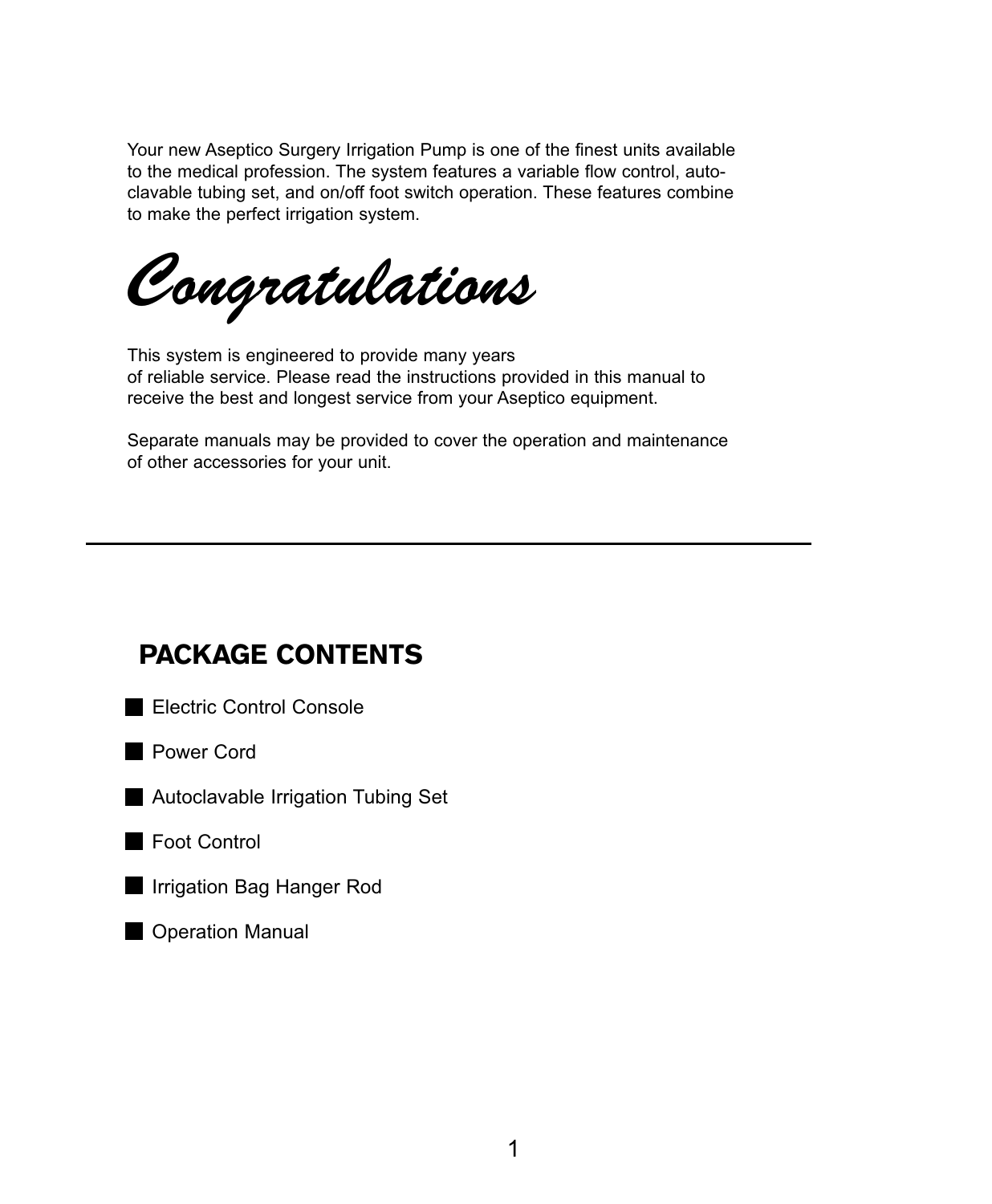# SETTING UP THE UNIT:

- **1.** Unpack the console and check that the voltage is correct for the country of use. Use the 110V for 110-120V 60Hz voltages, and the 220V for 220-250V 50Hz voltages. For alternative voltages (220V- 250V), confirm that the type of plug cap is correct for the country of usage and carries the proper certification markings.
- **2.** Plug the power cord from the back of the console into a grounded electrical receptacle.
- **3.** Plug the foot control into the socket on the back of the unit marked 'Foot Switch.'

**IMPORTANT**: Make sure the middle pin on the foot control plug is oriented up (as shown) before connecting to the Foot Switch socket.



**4.** Insert bag hanger rod into threaded hole on the top of the unit. Thread into place about 1/4" and secure with knurled lock nut.

#### **5. Optional Pneumatic Activation** -

*(see picture on pg. 4*) Insert tee fitting into drive air side of foot switch or handpiece tubing on an air type unit. Connect 1/8" tubing from tee fitting to AIR SIGNAL barb located on the back panel of the AEU-7 console. When power is on, pump will operate simultaneously with drive air. (20-150psi signal)

#### **6. Optional AE-7DC Foot Control**

*(see picture on pg. 4)* Connect one end to footswitch connector on the pump and connect the other end to either an Endo DTC unit or Surgimotor II unit for simultaneous operation.





#### **WARNING**

**Never connect or disconnect the bag spike to the irrigation bag over the console. Any liquid spilled and allowed to contact the AEU-7/AEU-7P may cause irreversible damage and will void the warranty.**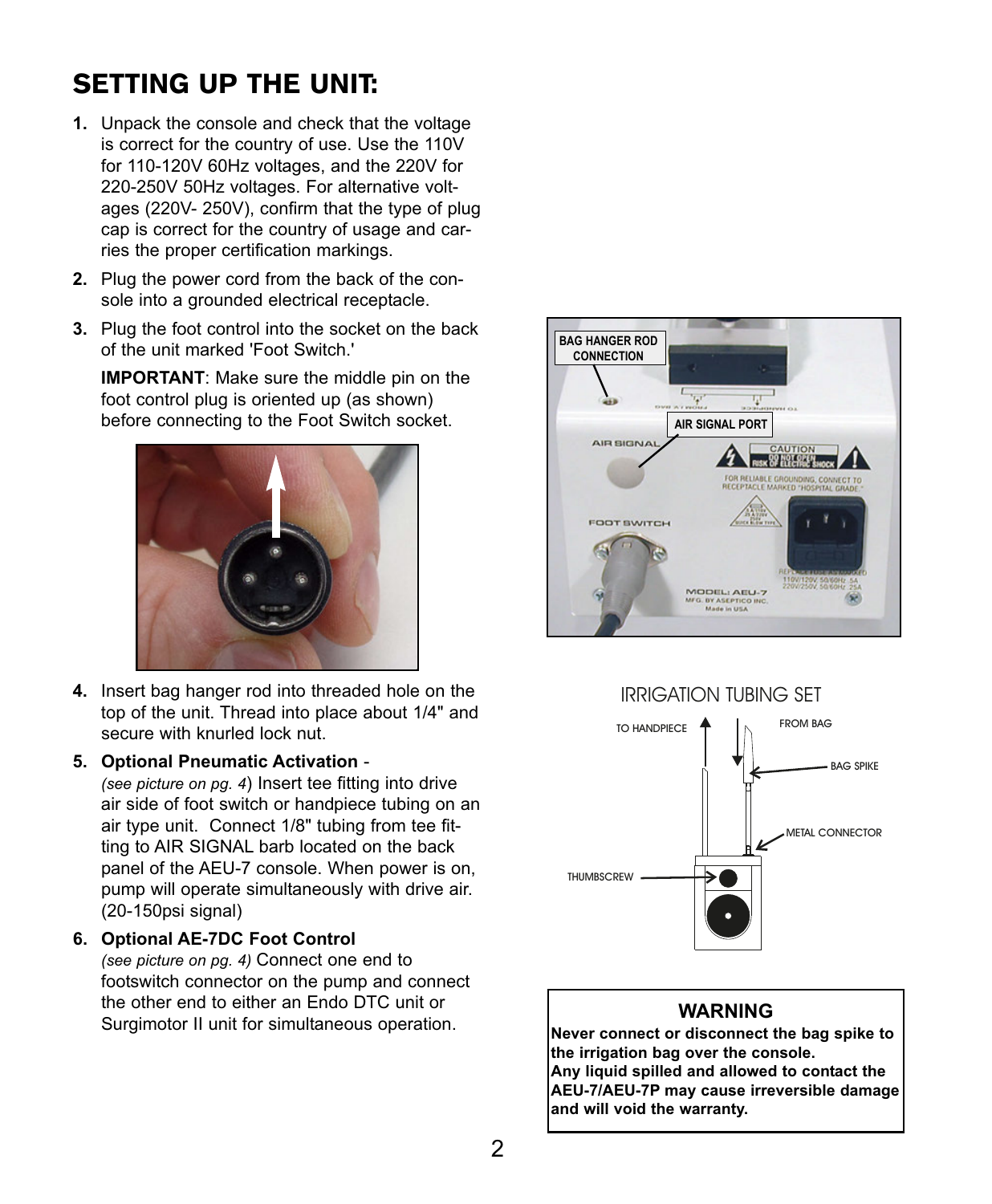# OPERATION FUNCTIONS:

- **1. POWER SWITCH** Controls power on/off to console. When turned on, green L.E.D on console should light up.
- **2. PUMP ON INDICATOR** Yellow L.E.D. indicates pump in operation.
- **3. PUMP FLOW DIAL** Increases or decreases the irrigation flow. Turning dial clockwise pump speed increases, thus increasing fluid flow. Turning dial counterclockwise decreases flow. Flow range is from 0 to 60ml per minute.
- **4. FOOT SWITCH** Activates pump rotation when unit is turned on and foot switch is attached.

# OPERATION:

After the unit has been set up and you have made yourself familiar with the operation functions, you are ready for operation as follows:

- **1.** Turn the power switch on the lower left front of the console to the 'ON' position. The power display will light.
- **2.** Route a sterile tubing set through the pump, as illustrated on pg. 2, and attach the appropriate output device for the procedure being performed.
- **3.** Depress the foot switch to start pump operation. The pump on L.E.D. should light to indicate operation.
- **4.** Adjust the flow dial for desired irrigation flow level.

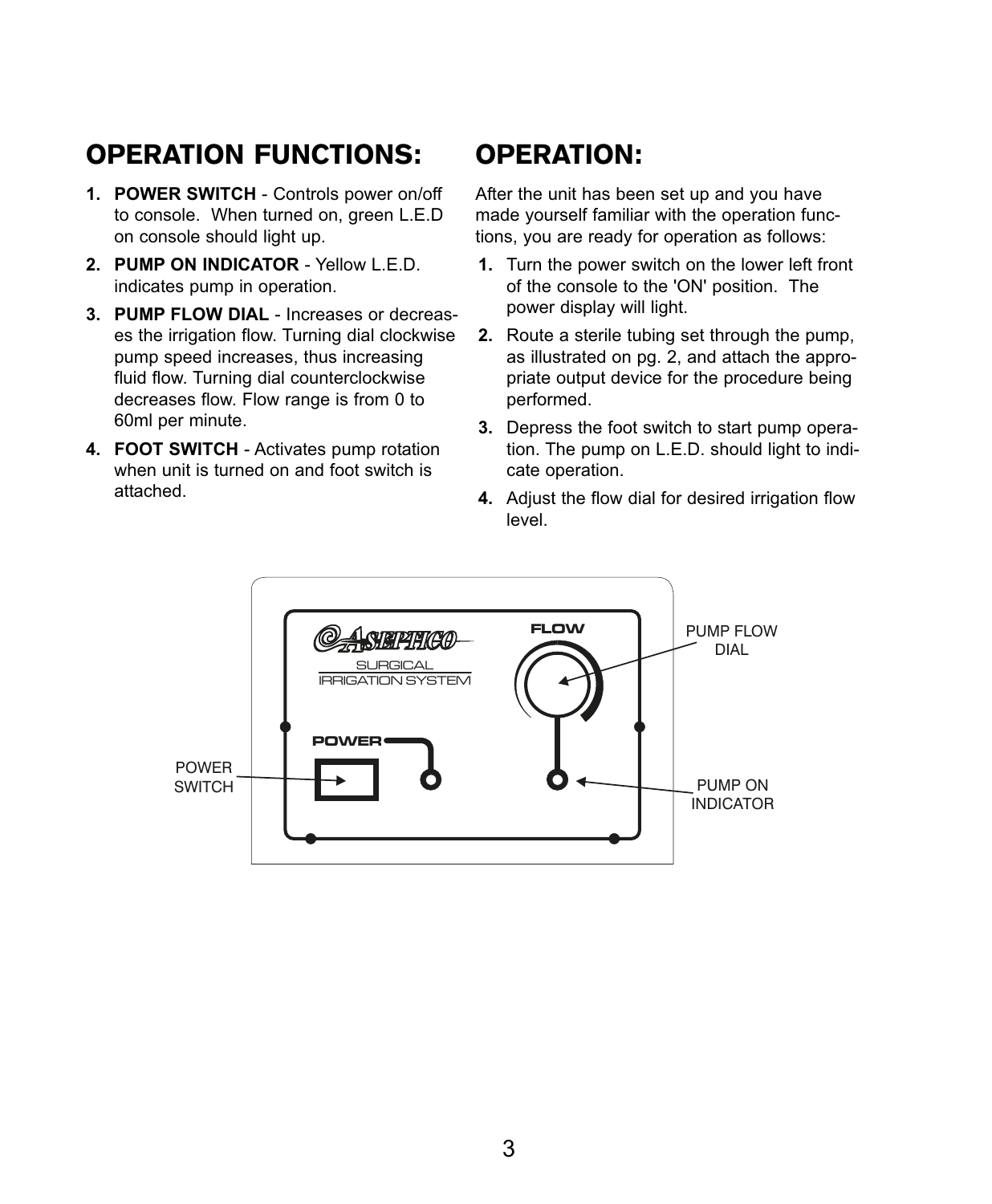## SETUP ILLUSTRATIONS



**AEU-7 with AE-7 On/Off Foot Switch**



**Optional AE-7DC Foot Switch Allows for operation of both the AEU-7 pump and either the Endo DTC or SurgiMotor II electronic rotary systems.**



**AEU-7P connected to AEU-17B or AEU-25 with AE-60 for activation with Pneumatic Foot Control**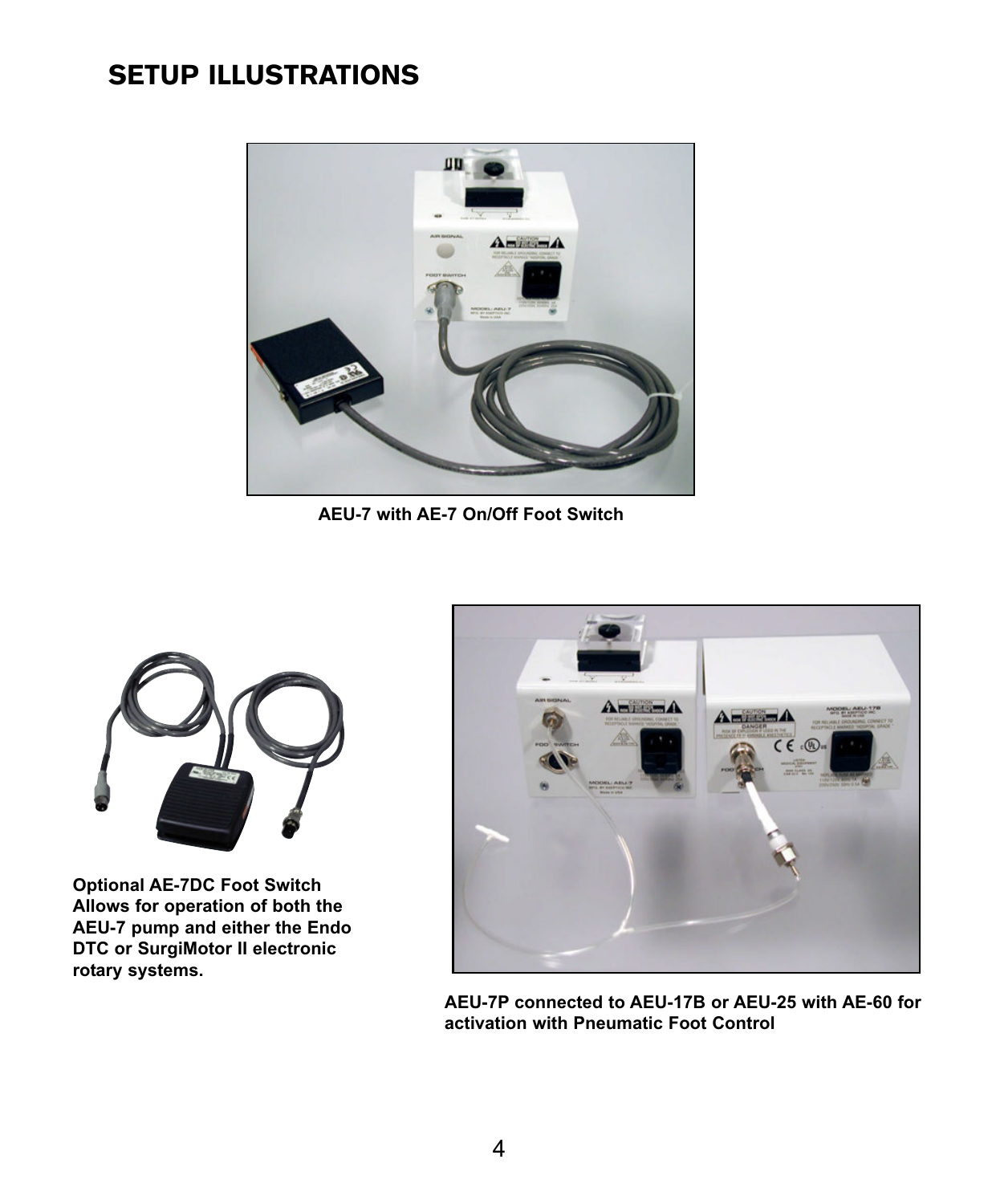# STERILIZATION & MAINTENANCE:

**IRRIGATION TUBING SETS -** The irrigation tubing sets can be removed from the pump and may be sterilized by autoclave, chemclave, or ethylene oxide gas processes. Follow the manufacturer's recommended procedure. The entire tubing set should be sterilized after every patient use. Remember to remove the bag of irrigation from the bag hanger rod before removing the tubing set.

NEVER store the tubing sets in the pump for extended periods of time. The tubing may collapse and stick to itself creating a blockage for future uses.

Any external surfaces of the AEU-7 unit that are contacted during use should be carefully wiped down with disinfectant after every patient and at the beginning of each day.

| Problem:                                                        | Correction:                                                                                                                                                                                                                     |
|-----------------------------------------------------------------|---------------------------------------------------------------------------------------------------------------------------------------------------------------------------------------------------------------------------------|
| Console does not light when<br>turned on:                       | Check console to power connection.<br>Check that voltage is correct for unit.<br>Check fuse. If blown, replace with .5A/250V fuse.                                                                                              |
| Console lights when turned on,<br>but pump rotor does not turn: | Depress foot switch to activate.<br>Increase flow control.<br>Check pump tubing for any binding or improper<br>installation.<br>Check Air Signal if used.                                                                       |
| No water flow from pump to out-<br>put needle:                  | Check that pump is on and flow level is sufficient.<br>Check that the water container seal is completely<br>punctured.<br>Make sure the irrigation tubing is properly installed<br>in the pump and is in the correct direction. |

# TROUBLESHOOTING: